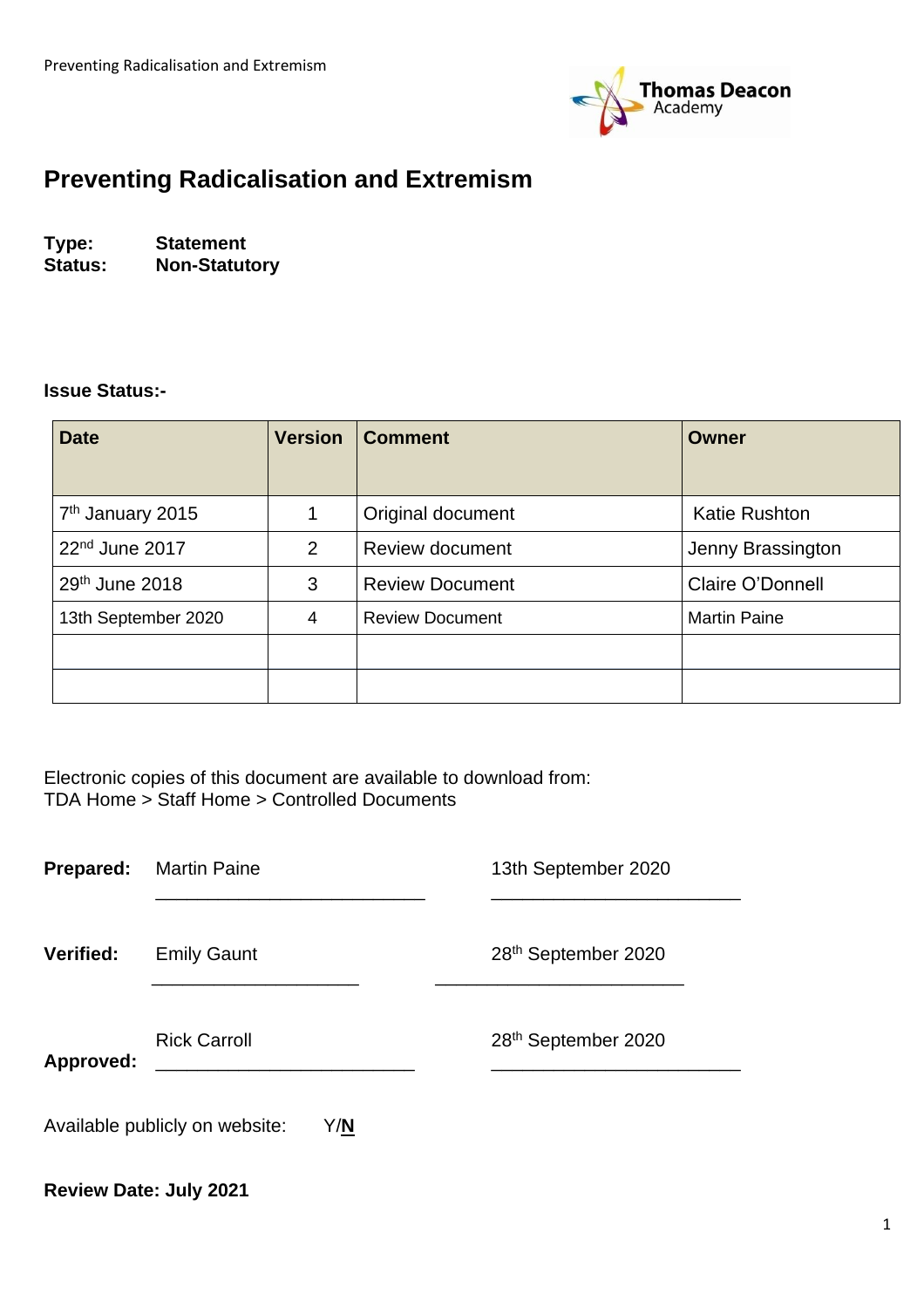# **Preventing Radicalisation and Extremism**

## **1. INTRODUCTION**

- 1. Thomas Deacon Academy fully recognises its responsibility to protect and safeguard the welfare of children and young people in its care including safeguarding against radicalisation and extremism.
- 2. The Academy also has a duty of care to its staff to ensure that adults within its learning community are safeguarded against radicalisation and extremism.
- 3. All staff are expected to uphold and promote the fundamental principles of British values, including democracy, the rule of law, individual liberty and mutual respect, and tolerance of those with different faiths and beliefs.
- 4. Radicalisation is defined as the act or process of making a person more radical or favouring of extreme or fundamental changes in political, economic or social conditions, institutions or habits of the mind. Extremism is defined as the holding of extreme political or religious views.

#### **2. REFERRAL MECHANISMS**

- 2.1. Any member of staff, volunteer or visitor to the Academy who is concerned about a child or adult within the Academy's learning community or receives a disclosure of a radicalisation or extremism nature **MUST** report it immediately to the designated safeguarding lead or a member of the child protection team.
- 2.2. Any concern received will be investigated by the safeguarding team and the on-site safer schools police officer. Where necessary referrals will be made to the Prevent team in line with the Channel guidance.

## **3. PREVENT STRATEGY**

- 3.1. Thomas Deacon Academy takes its responsibility for implementing the Prevent strategy very seriously. The Designated Safeguarding Lead acts as the Single Point of Contact for Prevent.
- 3.2. The Prevent Panel meets twice a year to ensure that the Academy has a clear, effective and up-to-date action plan and risk assessment to prevent people from being drawn into terrorism.

### **4. ROLE OF THE CURRICULUM**

- 4.1. Our curriculum promotes compassion, respect, tolerance and diversity. Pupils and students are encouraged to share their views and recognise that they are entitled to have their own different beliefs which should not be used to influence others.
- 4.2. The Personal Development curriculum at Thomas Deacon Academy actively promotes fundamental British values including democracy, the rule of law, individual liberty and mutual respect, and tolerance of those with different faiths and beliefs. Personal safety, including safety on the internet, is an integral part of this curriculum and students are taught where to go for help and support if they feel unsafe online.
- 4.3. An open dialogue is encouraged with pupils and students being made aware that they are entitled to have their own beliefs but these should not be used to influence others. The Religious Education curriculum promotes discussion around a range of ethical issues and belief systems.